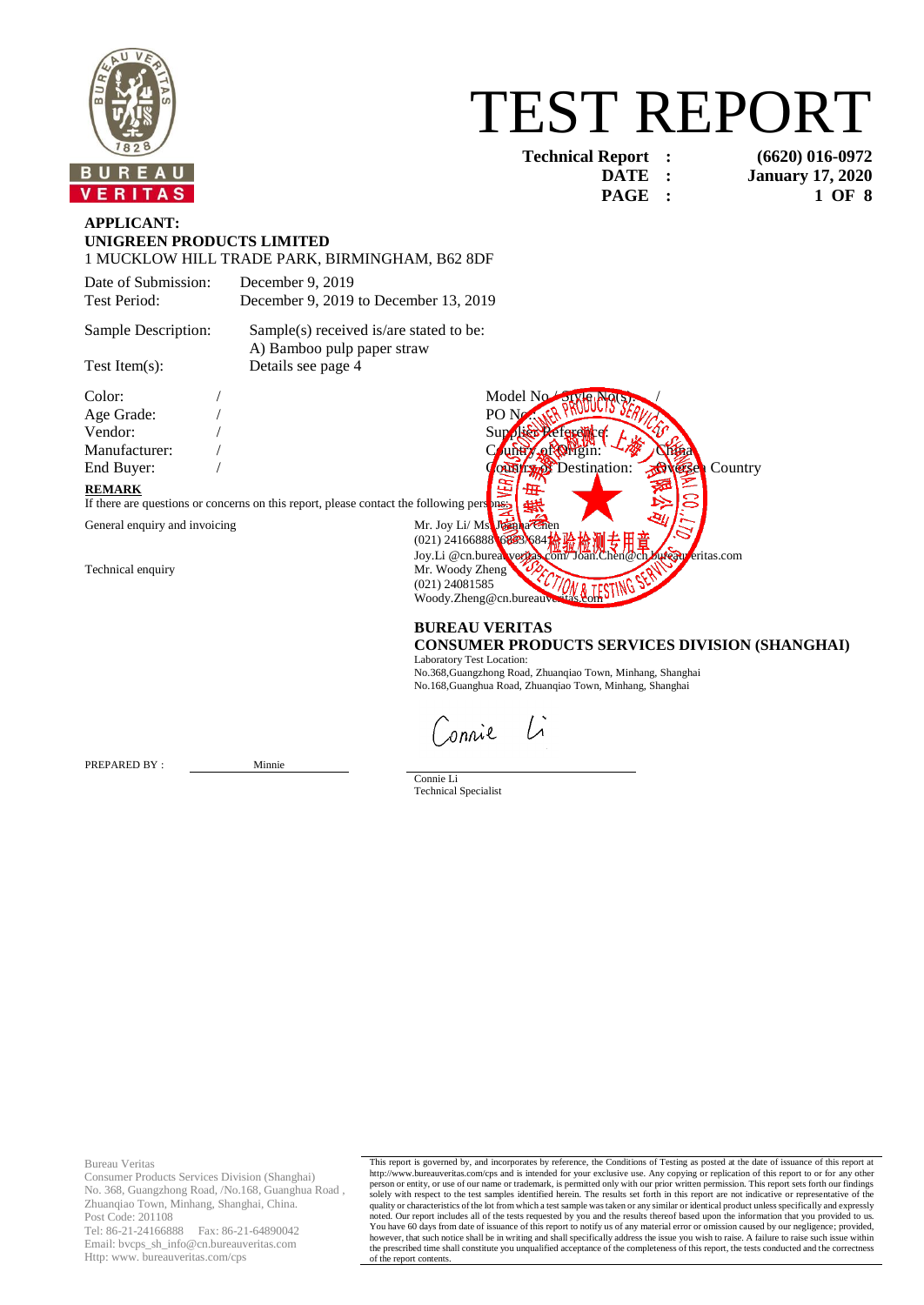

**Overall Conclusion:** The test parameter(s) **MEET** the respective requirements for the below tested items as stated in German § 30 and 31 LFGB (Food and Feed Code) for materials in contact with foodstuffs.

## **SUMMARY OF TEST RESULTS**

| <b>TEST REQUESTED</b>                                                                        | <b>CONCLUSION</b> |
|----------------------------------------------------------------------------------------------|-------------------|
| Sensory Test (Odour and Taste) for Materials in Contact with Foodstuffs – EC No. 1935/2004   | <b>PASS</b>       |
| and § 30 and 31 LFGB and BfR Recommendation                                                  |                   |
| Extractable Heavy Metals Contents for Paper and Paperboard in Contact with Foodstuffs - § 30 | <b>PASS</b>       |
| and 31 LFGB and BfR Recommendation                                                           |                   |
| Formaldehyde Content for Paper and Paperboard in Contact with Foodstuffs – § 30 and 31       | <b>PASS</b>       |
| LFGB and BfR Recommendation                                                                  |                   |
| Fastness of Fluorescence for Paper and Paperboard in Contact with Foodstuffs - § 30 and 31   | <b>PASS</b>       |
| LFGB and BfR Recommendation                                                                  |                   |
| Migration of Dyes for Paper and Paperboard in Contact with Foodstuffs - § 30 and 31 LFGB     |                   |
| and BfR Recommendation                                                                       | <b>PASS</b>       |
| Specific Migration of Primary Aromatic Amine for Paper and Paperboard in Contact with        |                   |
| Foodstuffs $-$ § 30 and 31 LFGB, BfR Recommendation                                          | <b>PASS</b>       |
| Azo Dyestuff Content for Paper and Paperboard in Contact with Foodstuffs - § 30 and 31       | <b>PASS</b>       |
| LFGB and BfR Recommendation                                                                  |                   |

Note: The below results are transferred from (6619) 343-1541 dated December 13, 2019.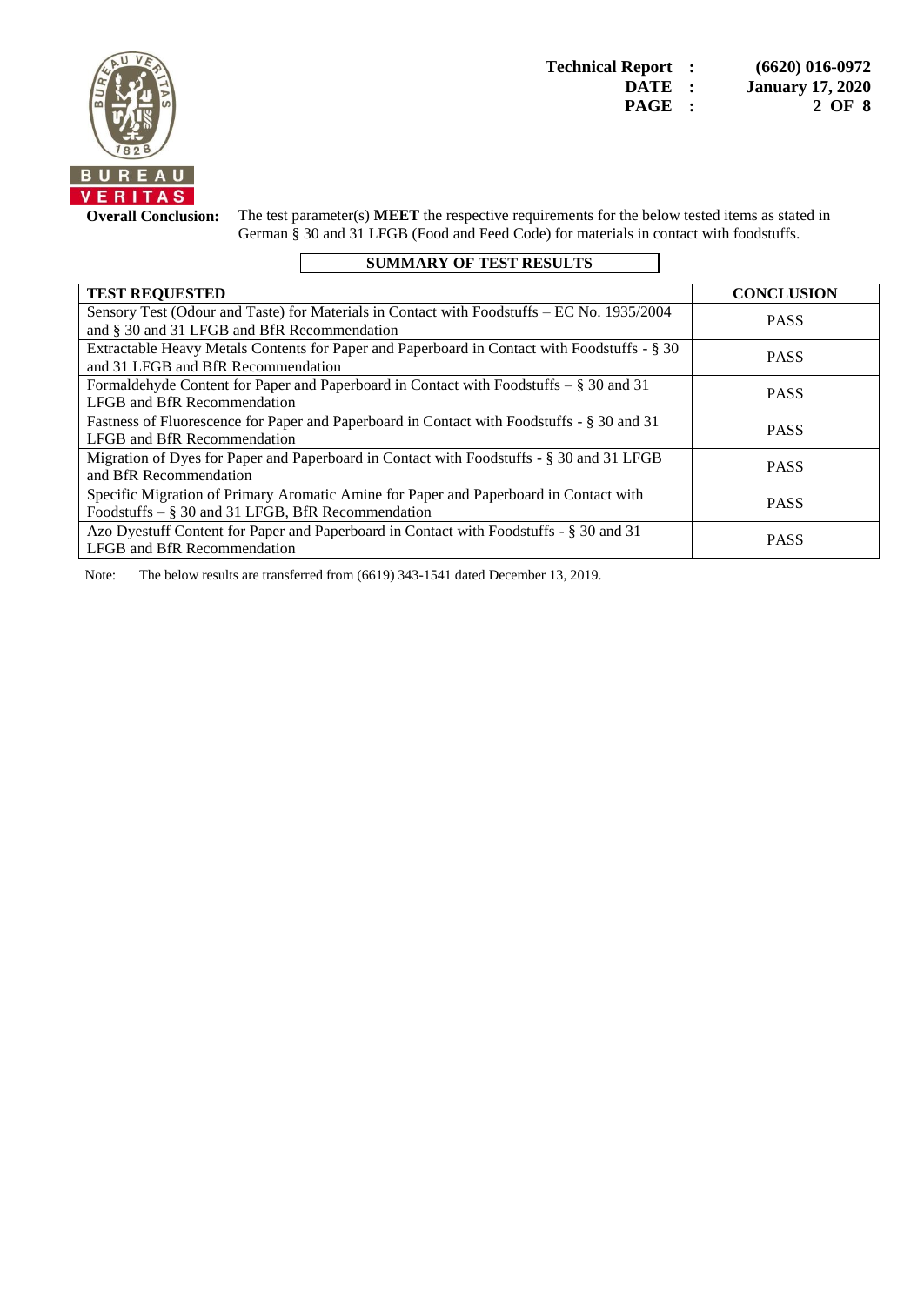

**Technical Report : (6620) 016-0972 DATE : January 17, 2020 PAGE : 3 OF 8**

# **Photo of the Submitted Sample**

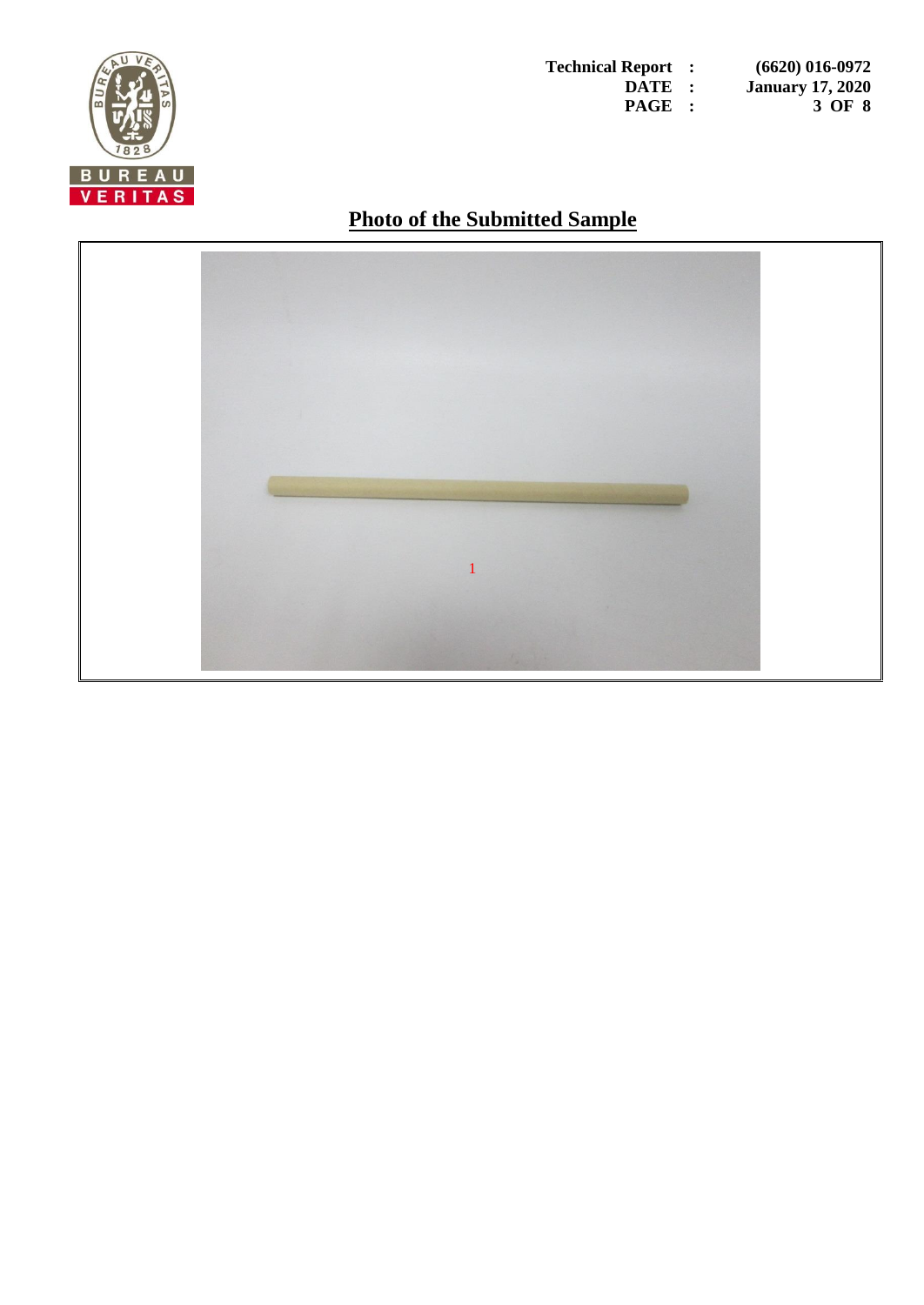

#### **Sample Description Assigned by Laboratory:**

| <b>Test Item</b> | <b>Description</b> | <b>Client Claimed Material</b> |
|------------------|--------------------|--------------------------------|
|                  | Natural straw      | Paper                          |

#### **I. Sensory Test (Odour and Taste) for Materials in Contact with Foodstuffs – EC No. 1935/2004 and § 30 and 31 LFGB and BfR Recommendation**

| <b>Parameter</b>                                                 | <b>Result</b> | <b>Maximum Allowable Limit</b> |
|------------------------------------------------------------------|---------------|--------------------------------|
| Odour                                                            |               | 2.5 Scale                      |
| Taste transfer into foodstuff through<br>simulant, Mineral Water | 0             | 2.5 Scale                      |
| Taste transfer into foodstuff through<br>simulant, Butter        | 0             | 2.5 Scale                      |
| Taste transfer into foodstuff through<br>simulant, Chocolate     |               | 2.5 Scale                      |
| Taste transfer into foodstuff through<br>simulant, Biscuits      |               | 2.5 Scale                      |
| <b>Conclusion</b>                                                | <b>PASS</b>   |                                |

Note: Scale:  $0 = no$  perceptible of f-odour (or taste transfer);

 $1 = \text{off-odour}$  (or taste transfer) just perceptible (but still difficult to define);

 $2 =$  slight off-odour (or taste transfer);

- $3 =$  distinct off-odour (or taste transfer);
- $4 =$  strong off-odour (or taste transfer)

Method: DIN 10955: 2004-06

#### **II. Extractable Heavy Metals Contents for Paper and Paperboard in Contact with Foodstuffs - § 30 and 31 LFGB and BfR Recommendation**

| <b>Parameter</b>      | Unit                     | <b>Result</b> | <b>Maximum Allowable Limit</b> |
|-----------------------|--------------------------|---------------|--------------------------------|
| Cadmium (Cd)          | ug/l                     | <0.3          |                                |
| Lead (Pb)             | $\frac{u g}{l}$          | <0.5          | 10                             |
| Chromium III (Cr III) | $u\text{g}/dm^2$         |               |                                |
| Chromium VI (Cr VI)   | $\text{ug/dm}^2$         | $< \! 0.5$    | Not Detected                   |
| <b>Conclusion</b>     | $\overline{\phantom{0}}$ | <b>PASS</b>   |                                |

Note:  $\langle \langle \cdot \rangle^2 = \text{less than}$  $ug/l = microgram$  per liter  $\text{ug/dm}^2$  = microgram per square decimeter

Method: EN 645:1994 and analysis by Inductively Coupled Argon Plasma Spectrometer (ICP) and UV-Vis Spectrophotometer.

Remark: The limit refers to BfR Recommendation XXXVI.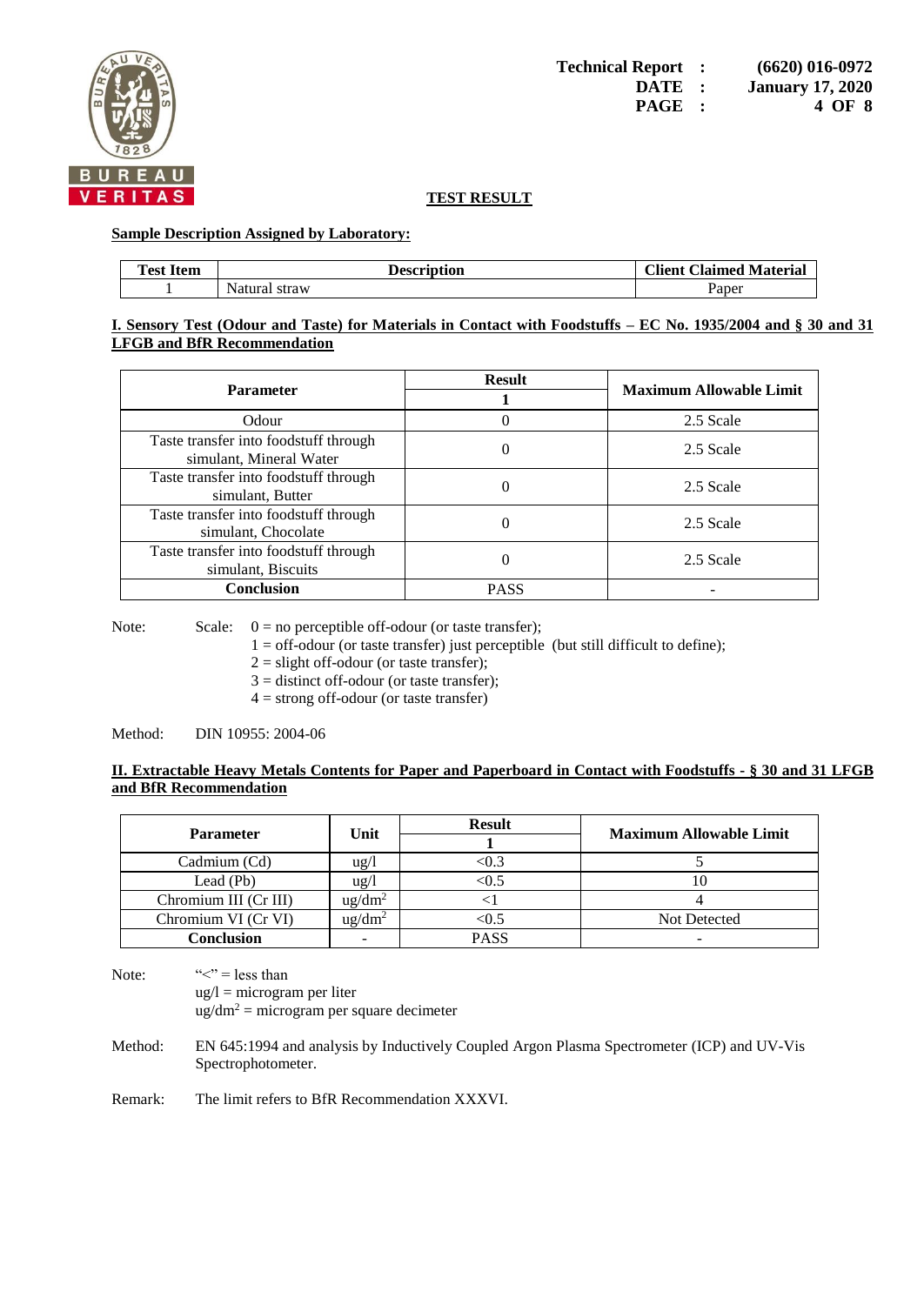

#### **III. Formaldehyde Content for Paper and Paperboard in Contact with Foodstuffs – § 30 and 31 LFGB and BfR Recommendation**

| <b>Parameter</b> | Unit      | <b>Result</b> | <b>Maximum Allowable Limit</b> |
|------------------|-----------|---------------|--------------------------------|
| Formaldehyde     | $mg/dm^2$ | W.L           |                                |
| Conclusion       | -         | PASS          | $\overline{\phantom{a}}$       |

Note:  $\langle \langle \cdot \rangle^2 = \text{less than}$  $mg/dm^2$  = milligram per square decimeter

Method: EN 645:1994 and analysis by EN 1541:2001.

Remark: The limit refers to BfR Recommendation XXXVI.

#### **IV. Fastness of Fluorescence for Paper and Paperboard in Contact with Foodstuffs - § 30 and 31 LFGB and BfR Recommendation**

Test Condition: Procedure B – Medium time contact: 4 h at  $(23 \pm 2)$  °C

| <b>Parameter</b>            | <b>Simulant Used</b>   | <b>Result</b> | <b>Maximum Allowable Limit</b> |  |
|-----------------------------|------------------------|---------------|--------------------------------|--|
|                             |                        |               |                                |  |
|                             | Distilled water        | Grade 5       |                                |  |
| Fastness of<br>Fluorescence | 3% Acetic acid         | Grade 5       | No less than Grade 5           |  |
|                             | Alkaline salt solution | Grade 5       |                                |  |
|                             | Olive oil              | Grade 5       |                                |  |
| Conclusion                  |                        | <b>PASS</b>   |                                |  |

Note: Scale:  $5 = \text{negligible or no change or staining};$ 

- $4 =$  slightly changed or stained;
- 3 = noticeably changed or stained;
- $2 =$  considerably changed or stained;
- $1 =$  much changed or stained

Method: EN 648: 2018

#### **V. Migration of Dyes for Paper and Paperboard in Contact with Foodstuffs - § 30 and 31 LFGB and BfR Recommendation**

Test Condition: Procedure B – Medium time contact: 4 h at  $(23 \pm 2)$  °C

|                          |                        | <b>Result</b> | <b>Maximum Allowable Limit</b> |  |
|--------------------------|------------------------|---------------|--------------------------------|--|
| <b>Parameter</b>         | <b>Simulant Used</b>   |               |                                |  |
|                          | Distilled water        | Grade 5       |                                |  |
| <b>Migration of Dyes</b> | 3% Acetic acid         | Grade 5       | No less than Grade 5           |  |
|                          | Alkaline salt solution | Grade 5       |                                |  |
|                          | Olive oil              | Grade 5       |                                |  |
| Conclusion               |                        | <b>PASS</b>   |                                |  |

Note: Scale:  $5 = \text{negligible or no change or staining};$ 

- $4 =$  slightly changed or stained;
- $3$  = noticeably changed or stained;
- $2 =$  considerably changed or stained;
- $1 =$  much changed or stained

Method: EN 646: 2018

Remark: The limit refers to BfR Recommendation XXXVI.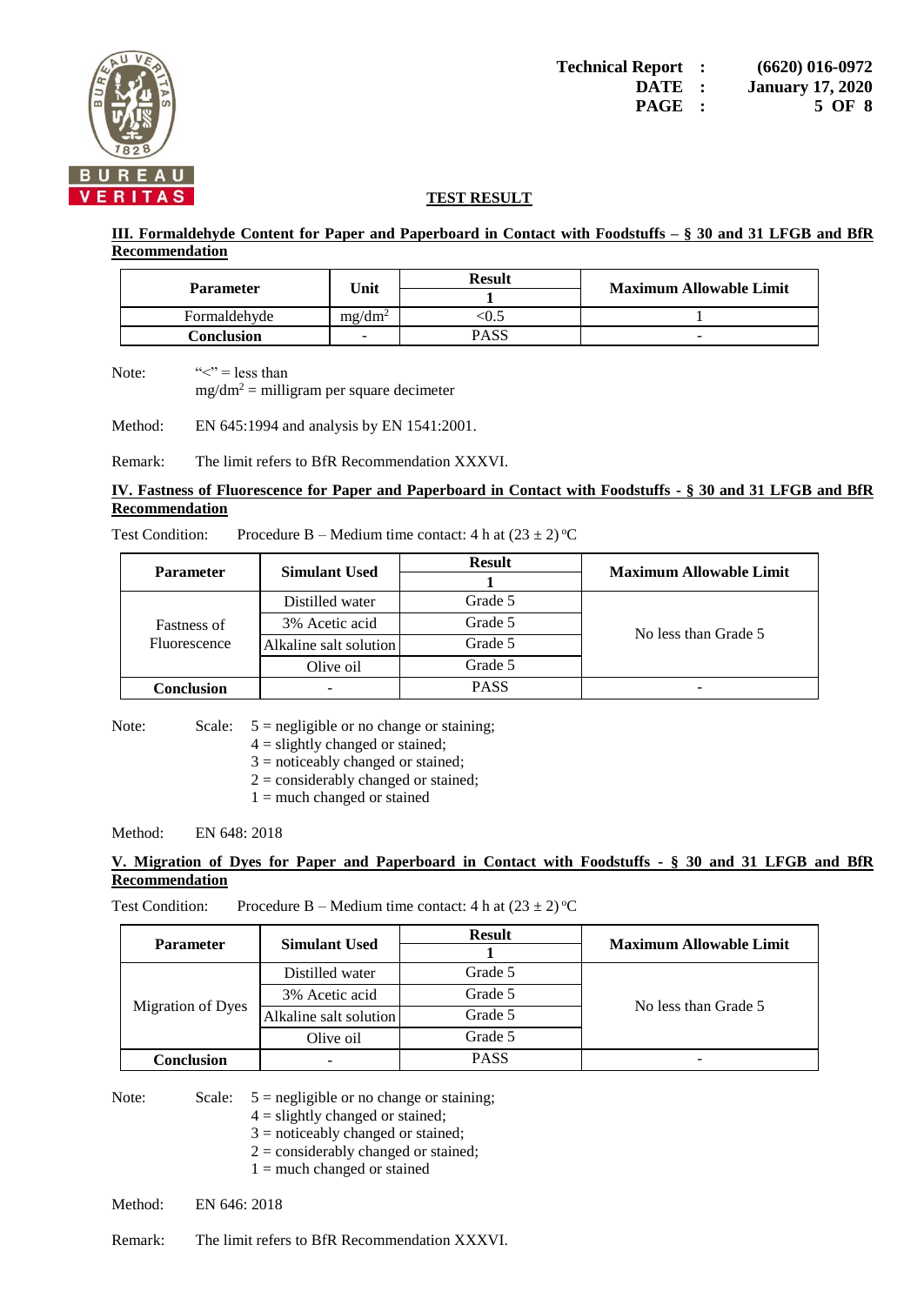

#### **VI. Specific Migration of Primary Aromatic Amine for Paper and Paperboard in Contact with Foodstuffs – § 30 and 31 LFGB, BfR Recommendation**

| <b>Parameter</b>             | Unit          | <b>Result</b> | <b>Maximum Allowable Limit</b> |  |
|------------------------------|---------------|---------------|--------------------------------|--|
|                              |               |               |                                |  |
| 2,4,5-Trimethylaniline       | $\text{ug/L}$ | $\leq$ 2      | 2                              |  |
| 2,6-Dimethylaniline          | $\text{ug/L}$ | $\leq$ 2      | $\overline{2}$                 |  |
| 4,4"-Methylenedianiline      | $\text{ug/L}$ | $\leq$        | $\overline{2}$                 |  |
| 4,4-Diaminodiphenylether     | $\text{ug/L}$ | $\leq$        | $\overline{2}$                 |  |
| 4-Chloro-o-Toluidine         | ug/L          | $\leq$        | 2                              |  |
| 4-Methoxy-m-phenylenediamine | ug/L          | $\leq$        | 2                              |  |
| Benzidine                    | ug/L          | $\leq$ 2      | 2                              |  |
| o-Toluidine                  | ug/L          | $\leq$ 2      | $\overline{2}$                 |  |
| p-Phenylenediamine*          | $\text{ug/L}$ | $\leq$ 2      | 10                             |  |
| 2,4-Dimethylaniline*         | $ug/L$        | $\leq$ 2      | 10                             |  |
| 2,4-Toluenediamine*          | $\text{ug/L}$ | $\leq$        | 10                             |  |
| 2,6-Toluenediamine*          | $ug/L$        | $\langle 2$   | 10                             |  |
| 2-Methoxy-5-Methylaniline*   | ug/L          | $\leq$ 2      | 10                             |  |
| 3,3-Dimethylbenzidine*       | ug/L          | $\leq$ 2      | 10                             |  |
| 4,4-Methylenedi-o-toluidine* | $\text{ug/L}$ | $\leq$ 2      | 10                             |  |
| 4-Aminobiphenyl*             | ug/L          | $\leq$        | 10                             |  |
| 4-Chloroaniline*             | $\text{ug/L}$ | $\leq$ 2      | 10                             |  |
| Aniline*                     | ug/L          | $\langle 2$   | 10                             |  |
| m-Phenylenediamine*          | $\text{ug/L}$ | $\leq$ 2      | 10                             |  |
| o-Anisidine*                 | ug/L          | $\leq$        | 10                             |  |
| Sum of *marked compounds     | ug/L          | $\leq$ 2      | 10                             |  |
| <b>Conclusion</b>            |               | <b>PASS</b>   |                                |  |

Note:  $\langle \langle \cdot \rangle^2 = \text{less than}$  $ug/L = microgram$  per liter

Method: EN 645:1994, LC-MS analysis.

Remark: The limit refers to BfR Recommendation XXXVI.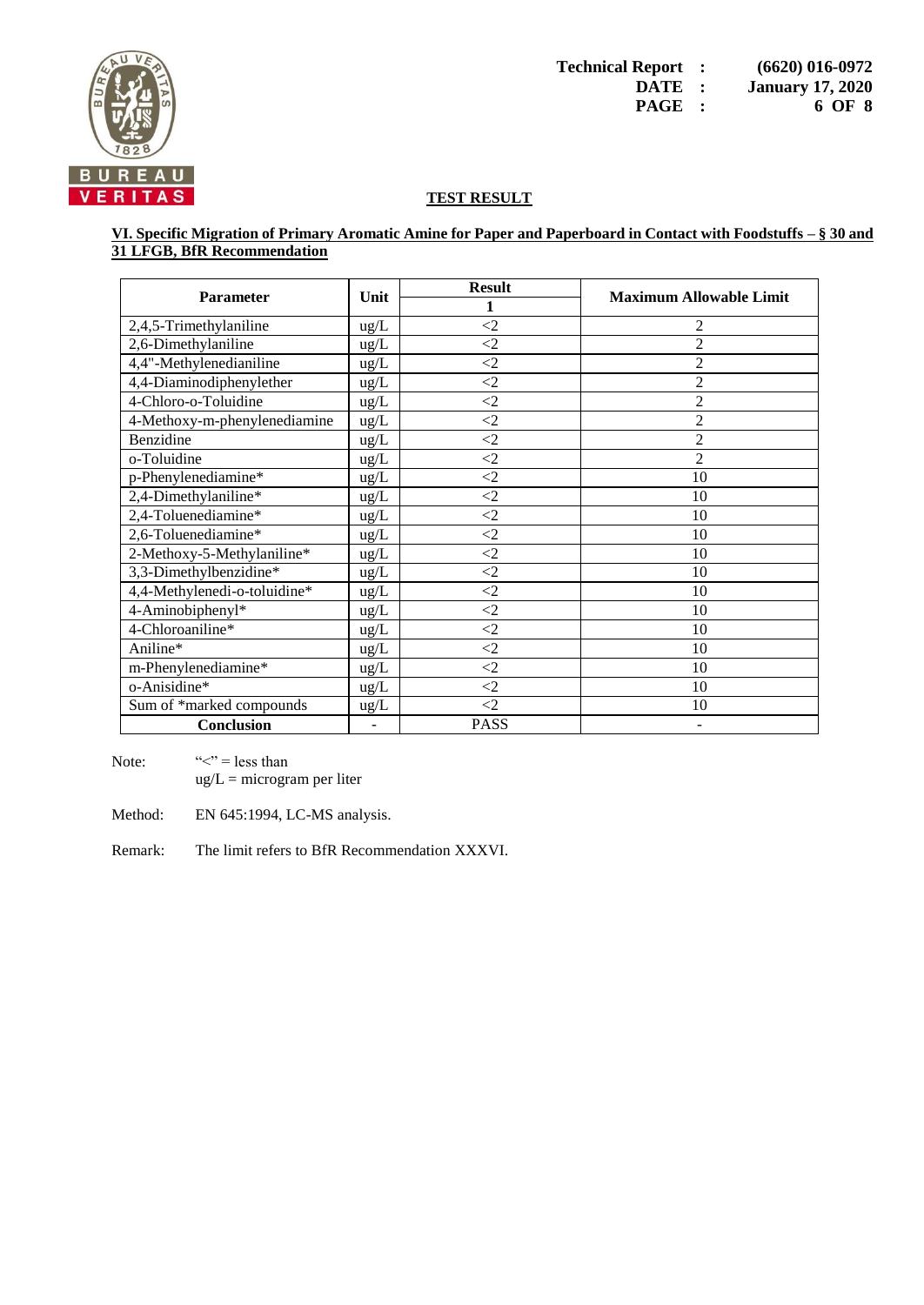

**VII. Azo Dyestuff Content for Paper and Paperboard in Contact with Foodstuffs - § 30 and 31 LFGB and BfR Recommendation**

| <b>Parameter</b>                          | Unit  | <b>Result</b> | <b>Maximum Allowable Limit</b> |
|-------------------------------------------|-------|---------------|--------------------------------|
|                                           |       | 1             |                                |
| o-Toluidine                               | mg/kg | <10           | 30                             |
| 2-Methoxyaniline                          | mg/kg | $<$ 10        | 30                             |
| p-Chloroaniline                           | mg/kg | <10           | 30                             |
| p-Kresidine                               | mg/kg | <10           | 30                             |
| 2,4,5-Trimethylaniline                    | mg/kg | <10           | 30                             |
| 4-Chloro-o-Toluidine                      | mg/kg | <10           | 30                             |
| 2,4-Toluylenediamine                      | mg/kg | <10           | 30                             |
| 2,4-Diaminoanisole                        | mg/kg | <10           | 30                             |
| 2-Naphthylamine                           | mg/kg | <10           | 30                             |
| 2-Amino-4-nitrotoluene                    | mg/kg | <10           | 30                             |
| 4-Aminodiphenyl                           | mg/kg | <10           | 30                             |
| p-Aminoazobenzene                         | mg/kg | ${<}10*$      | 30                             |
| 4,4'-Oxydianiline                         | mg/kg | <10           | 30                             |
| Benzidine                                 | mg/kg | <10           | 30                             |
| 4,4'-Diaminodiphenylmethane               | mg/kg | ${<}10*$      | 30                             |
| o-Aminoazotoluene                         | mg/kg | <10           | 30                             |
| 3,3'-Dimethyl-4,4'-diaminodiphenylmethane | mg/kg | <10           | 30                             |
| 3,3'-Dimethylbenzidine                    | mg/kg | <10           | 30                             |
| 4,4'-Thiodianiline                        | mg/kg | <10           | 30                             |
| 3,3'-Dichlorobenzidine                    | mg/kg | <10           | 30                             |
| 4,4'-Methylene-bis-(2-chloraniline)       | mg/kg | <10           | 30                             |
| 3,3'-Dimethoxybenzidine                   | mg/kg | <10           | 30                             |
| <b>Conclusion</b>                         |       | <b>PASS</b>   |                                |

Note: mg/kg = milligram per kilogram " $\leq$ " = less than ">" = more than

Method: EN 14362-1:2017 EN 14362-3:2017

Remark: 1.The limit refers to BfR Recommendation XXXVI.

2.\*Azo colorants that are able to form p-aminoazobenzene, generate aniline and 1, 4-phenylenediamine under the condition of this method. Aniline and 1, 4-phenylenediamine are not detected under the condition of this method.

3.\* Conducting the official method 4, 4-diaminodiphenylmethane has been detected. Please note that detected aromatic amines must stem from azodyes but not from other materials e.g. Polyurethane. If forbidden amines are built by others materials (e.g. Polyurethane) the sample doesn't fail according to the European Legislation. By extracting the sample directly without applying the reduction step 4, 4-Diisocyanatodiphenylmethane has been detected.